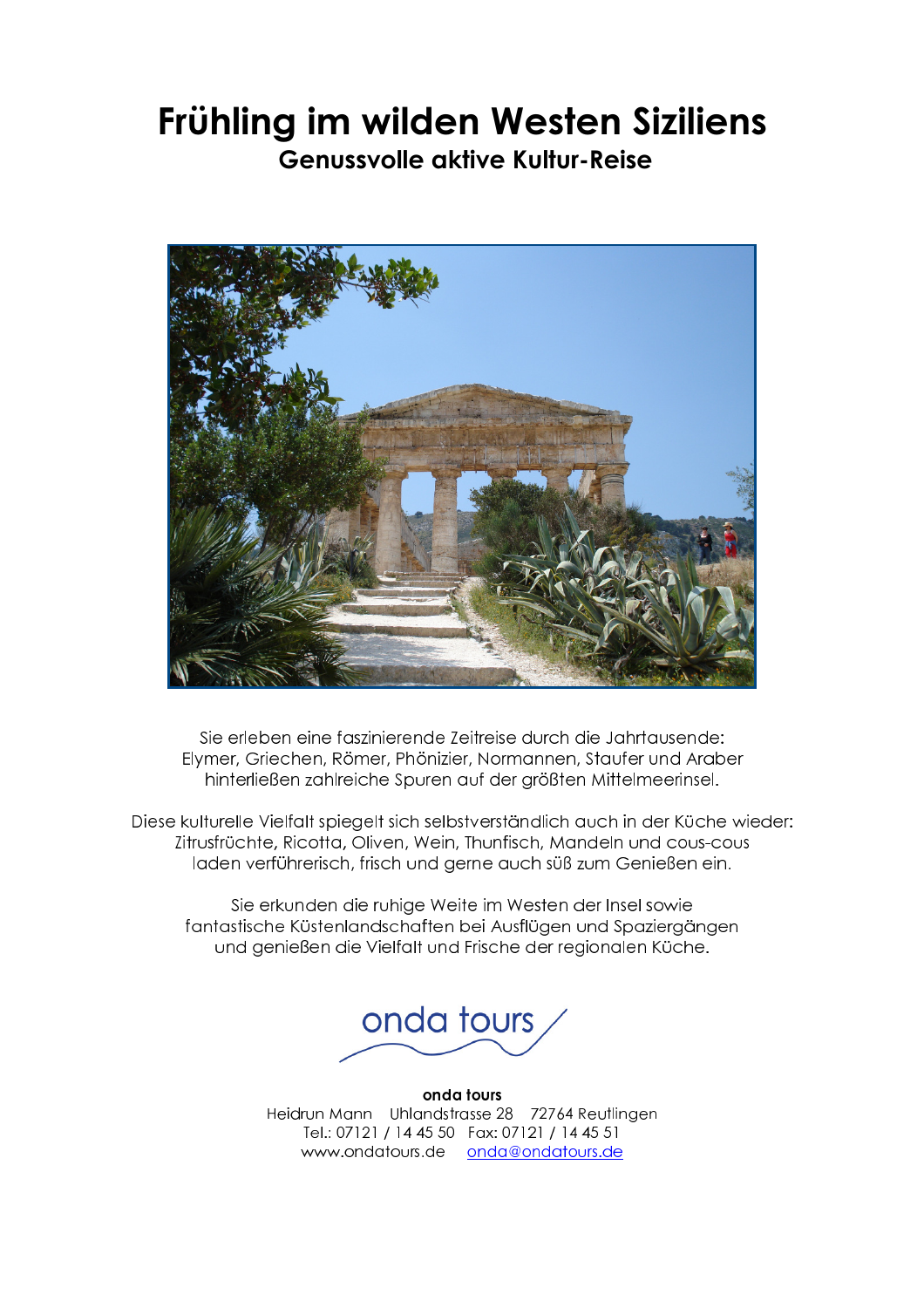## Anreise nach Palermo

Individuelle Anreise nach Palermo, Nachmittaas fahren wir in den Süden, wo wir auf einem Agriturismo bei Marinella di Selinunt wohnen. Bei einem ersten sizilianischen Menü kommen Sie richtig auf der Insel an. Benvenuti in Sicilia!





# Phönizier, cous-cous und viel Salz

Die Phönizier besiedelten und prägten die Westküste Siziliens. Auf der kleinen Insel Mozia verfolgen Sie bei einem Spaziergang und im Museum ihre Spuren und lernen den hübschen "Jüngling von Mozia" kennen. Bei einem Fischmenü genießen Sie regionale Spezialitäten wie das cous-cous, der arabische Einfluss zeigt sich hier überall deutlich. Wir bummeln durch das Städtchen Marsala und verkosten auch den gleichnamigen Dessertwein. Ein weiterer Reichtum dieses Gebietes ist das "weiße Gold". In einem Salzmuseum sehen Sie wie das von Statten geht. Windmühlen und weite Wasserfelder, in denen sich das Licht spiegelt, bestimmen hier die Landschaft.

# Griechische Tempel mit Meerespanorama

Morgens fahren wir zu den Steinbrüchen in denen vor 2500 Jahren Säulen und Quader für die Tempel von Selinunt gebrochen wurden - faszinierend! Danach wandern wir durch das Ausgrabungsgelände von Selinunt zum Tempelbezirk und die Agropolis. Ein leckeres **Picknick** zwischen Säulentrommeln über mit Meerespanorama krönt die Tour bei der Sie viel Spannendes über die Blütezeit der Stadt erfahren. Abends lassen Sie sich im Agriturismo ein leckeres Menü schmecken.





# Der einsame Tempel und Erice

Der gut erhaltene dorische Tempel von Segesta wurde von den Elymern erbaut und nie fertig gestellt. Er besticht durch seine einsame Lage und Harmonie mit der Umgebung. Der Spaziergang zum Amphitheater belohnt mit einem tollen Weitblick. Nachmittaas besuchen wir **Erice**. Das Städtchen thront hoch über der Küste und begeistert durch seinen ganz besonderen Charme. Liegt es an der mythologischen Entstehungsgeschichte oder dem feinen Marzipangebäck das Sie hier verkosten? Abends erreichen wir Castellammare del Golfo, ein hübsches Städtchen an der Nordküste, wo wir die nächsten Tage wohnen.